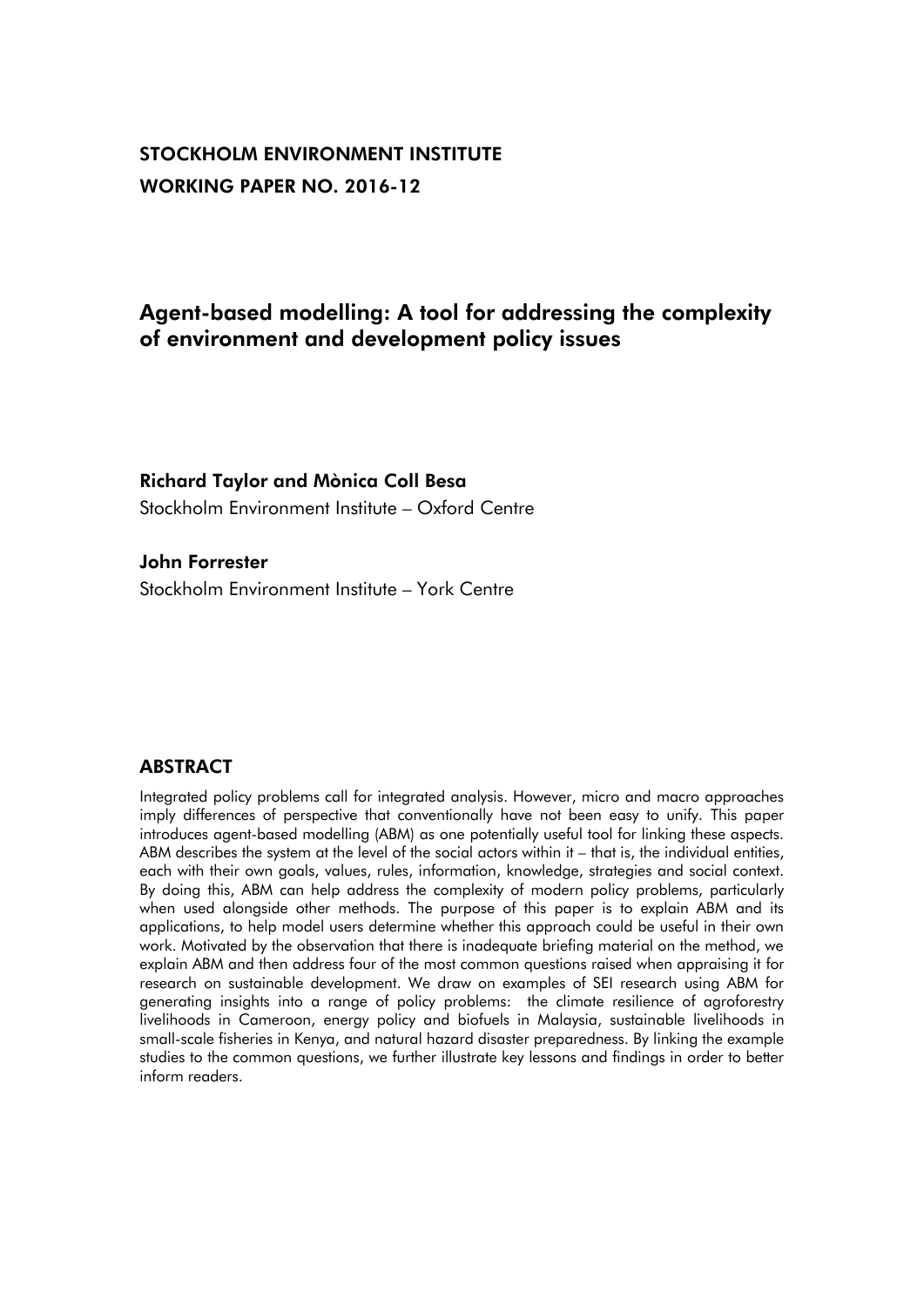# **CONTENTS**

| 2. What is complexity, and how can I study it with this method? 3           |  |
|-----------------------------------------------------------------------------|--|
|                                                                             |  |
|                                                                             |  |
|                                                                             |  |
|                                                                             |  |
|                                                                             |  |
|                                                                             |  |
| 4.1 Earthquakes in Turkey: Disaster preparation and community resilience 11 |  |
| 4.2 Adaptation and mitigation for agroforestry livelihoods in Cameroon12    |  |
|                                                                             |  |
|                                                                             |  |
|                                                                             |  |
|                                                                             |  |

# ACKNOWLEDGEMENTS

The authors would like to thank, for their expertise, insights and assistance, Nilufar Matin, Sukaina Bharwani, Takeshi Takama, Ruth Butterfield and Tahia Devisscher, of SEI, and Howard Noble and Ken Kahn, of the University of Oxford. The work was conducted under a number of research projects in partnership with government and civil society organizations. Case study 1 was partly funded by the European Commission under the 7th Framework Programme (Contract Number: 283201). Case study 2 was partly funded by the African Development Bank to the Congo Basin Ecosystems Conservation Support Programme (PACEBCo) and was coordinated by the Center for International Forestry Research (CIFOR) in Cameroon. Case study 4 was supported in part by the UK-financed Ecosystem Services and Poverty Alleviation (ESPA) programme (NE/I002448/1).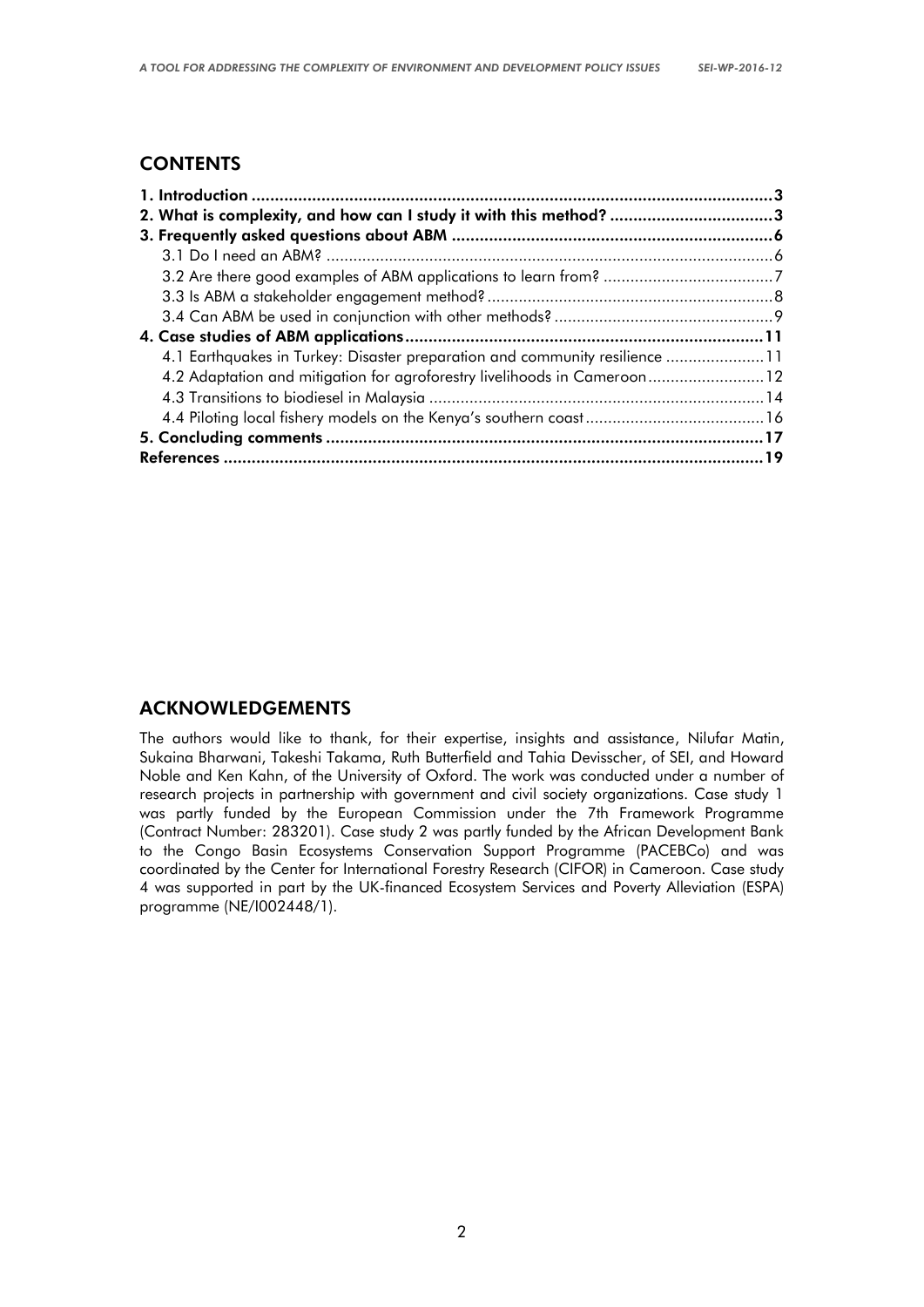## 1. INTRODUCTION

The integrated nature of sustainable development policy problems makes them challenging to assess scientifically. Studies need to look at the big picture, considering linkages within and across systems and the wider context. At the same time, it is important to understand the socio-economic and behavioural aspects of a problem – to learn, for example, what communities value most, or what business incentives are most effective. For those kinds of insights, a bottom-up approach is often needed.

Methods for both top-down and bottom-up analyses are well established. However, connecting the two to determine whether a policy strategy is robust can be very difficult, as it requires integrating insights from multiple disciplines and ways of thinking. Including multiple approaches greatly complicates an analysis and can result in contradictions due to differences in assumptions, concepts, terminology and outlooks. To ensure a coherent assessment, these differences have to be reconciled, either by aligning key elements, or by deemphasizing areas where there is no clear answer.

Complex systems approaches, based on more recent theories and models, may overcome these sorts of problems by effectively bridging between micro and macro aspects. They can also address some common critiques: for instance, that models are too simple or too uniform to be useful in reality. Complexity approaches avoid overly reductionist assumptions: they allow for more diversity, interdependency, and a wider range of uncertainty and surprises. This working paper focuses on one such approach, agent-based modelling (ABM), as a potentially useful tool for applying a complex systems lens to sustainable development problems. We show how complexity is tackled with ABM, and address some of the critical questions underpinning ABM and the main insights that it can offer.

Our aim is to provide guidance and identify some lessons for using ABM in the context of sustainable development. We are motivated by the observation that when discussing how complex systems science may provide knowledge useful for policy, the same sorts of questions come up: "Do I need an ABM?" and "How can stakeholders be included?" Yet interest in the method is not met with adequate briefing material on these issues. Our intended audience is model users – broadly those who design, manage and participate in modelling projects or commission or evaluate them – but also the potential model developer, student or professional dabbler in modelling. We hope to help these readers become better informed for deciding whether and how ABM could be useful.

## 2. WHAT IS COMPLEXITY, AND HOW CAN I STUDY IT WITH THIS METHOD?

*Complexity science* is not a single consistent theory or approach, but is made manifest in a set of different tools and techniques from different research disciplines. It is a useful lens to describe real-world policy situations, where formal analytic modelling reaches limitations of tractability. However, it should be understood that the underlying phenomena – the real-world complexity – are much more difficult to define. If complexity is taken to mean all systems that are not simple, it could include almost everything we encounter!

Complex system models have characteristics which can make them suitable analogies of complex systems themselves, but also make them difficult to understand fully:

 They have many component parts and therefore many local variables (which give many possible system states).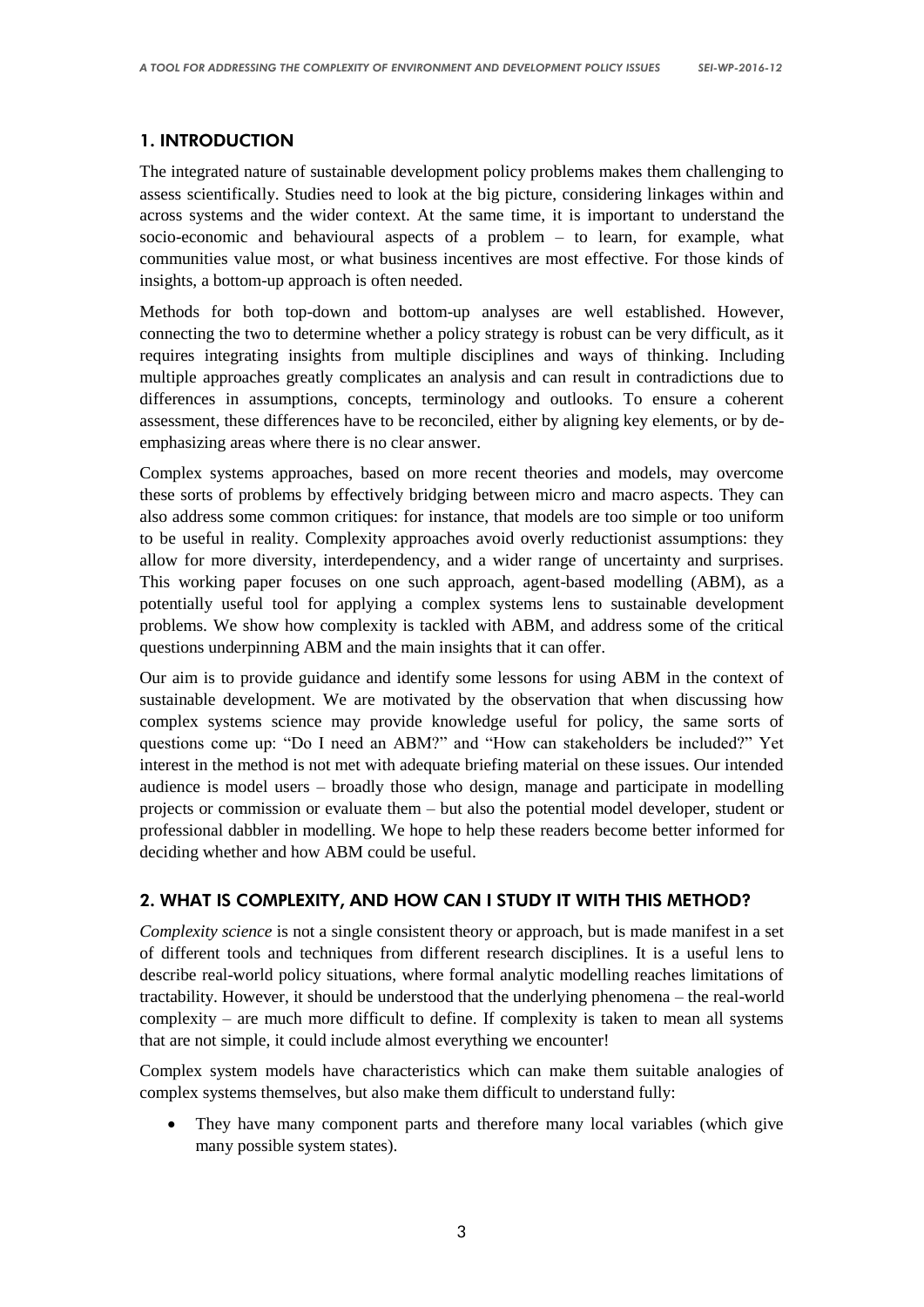- They involve interactions among locally connected parts that need to be understood just as much as the functions of the individual components; they can contribute to significant non-linearities and emergent properties, for instance. Where traditional models reduce systems to easy-to-grasp components, complex system models may be difficult to interpret.
- They have macro-level properties that are not properties of any components of the system, are difficult to describe formally and – most relevant to policy research – can appear surprising, novel and unpredictable.

There are numerous reviews of complexity approaches across different research fields; for reference, see Box 1. Complexity research tends to rely mainly on modelling and interaction theory, but also qualitative as well as quantitative methods. ABM helps in understanding relationships and thus possible causal mechanisms in complex systems, by generating models of them from the bottom up.

Agent-based modelling concentrates on describing a social system at the micro-level of the actors within it. This is usually done using a computer model (program). The description for each agent includes a set of instructions or "rules". Agents also have goals and other internal information (knowledge, beliefs, values, etc.) which uniquely shape their actions. This bundling of data with instructions for agents allows them to be, in practice, coded as autonomous units representing different social entities. The agent descriptions are used as a template to create many copies and thereby populate a model (hence, ABMs are sometimes also known as multi-agent systems or multi-agent models).

In ABM, there is a focus on the micro-behavioural level, but models can include many or multiple types of agency at different levels of action, e.g. households, firms or local authorities. There is also a focus on interactions with other agents and interaction with the environment: ABMs have been used quite extensively to understand management and use of environmental resources, as well as adaptation processes under environmental change.

Figure 1: An illustration of the concept of agent-based modelling



*Source: Reproduced from Etienne (2006), Figure 1.*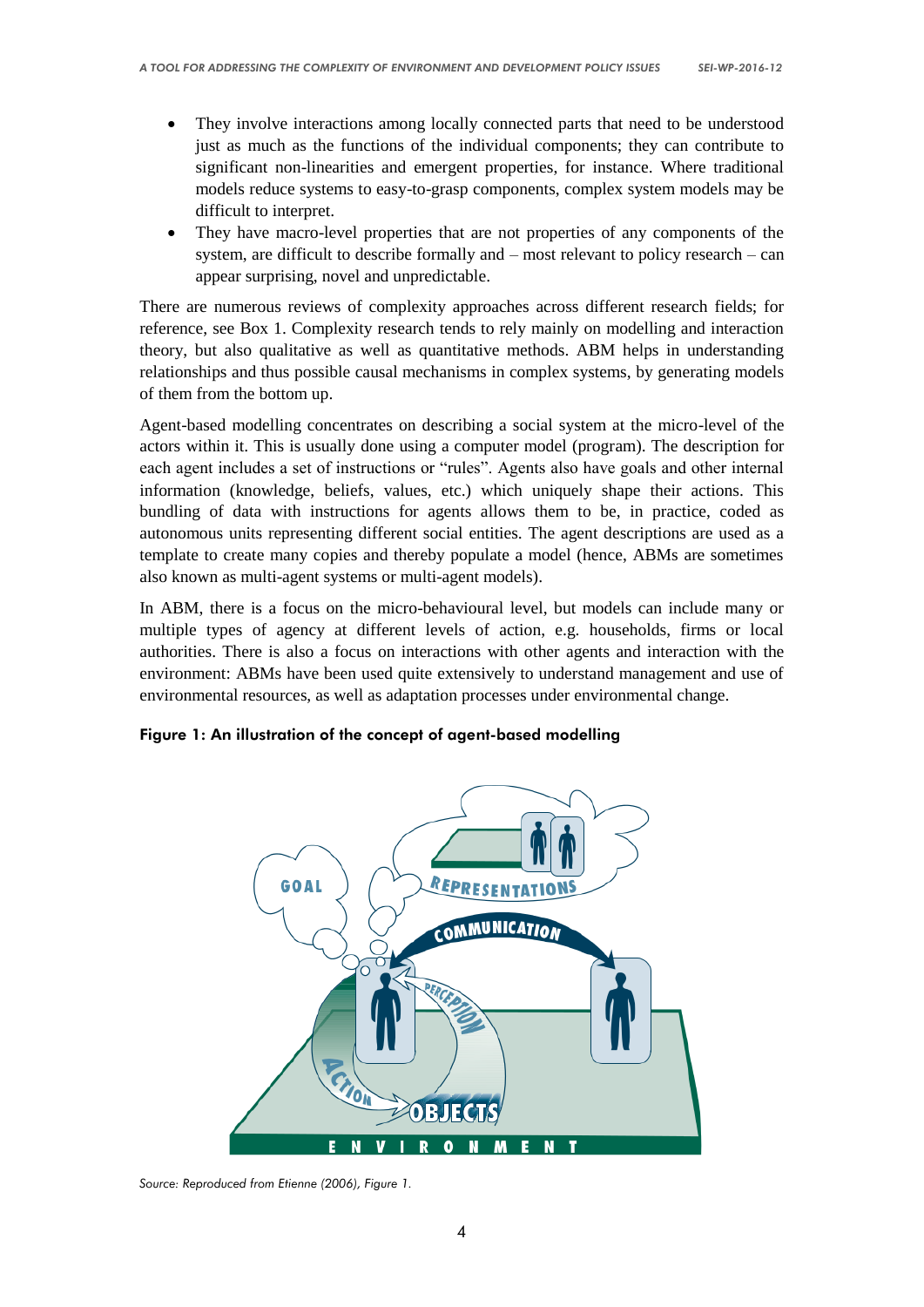#### Box 1: Tools and resources for ABM…

Although there are dozens of options for computer software in which ABMs can be developed, three merit special mention because of their widespread use in environment and development contexts.

NetLogo is a high-level, open-source, cross-platform programming language which developed from an educational domain and is now one of the most widely used platforms for ABM research.

Repast (REcursive Porous Agent Simulation Toolkit) was designed with social scientists in mind. It provides a family of open-source platforms allowing different ways of writing models.

CORMAS (COmmon-pool Resources and Multi-Agent Systems) simplifies the task of modelling and simulation within collective learning processes. It focuses on integrated natural resource management issues and is particularly strong on representing spatial aspects.

The scientific community working on these sorts of problems has several organizations and discussion forums. The European Social Simulation Association (ESSA) organizes an annual conference, runs summer schools and provides many Special Interest Groups, as well as the JISC e-mail discussion list on [Simulating Societies](https://www.jiscmail.ac.uk/cgi-bin/webadmin?A0=simsoc) (SIMSOC). Multi-Agent-Based Simulation (MABS) is an international workshop series which attracts social scientists as well as computer scientists using social analogies to develop software. The OpenABM consortium [\(www.openabm.org\)](http://www.openabm.org/) is a network for researchers, educators and professionals working on modelling. It provides many services, including model archiving.

Some short introductory articles for general interest include a New Scientist interview with Joshua Epstein, one of the pioneers of Agent-Based Modelling (bit.ly/1XIGeol) and a paper by the British sociologist Nigel Gilbert (2004), also a pioneer in the use of agent-based models in sociology.

Books on social simulation include Gilbert and Troitzsch (2005), which is still one of the best introductory texts. More recent books include Railsback and Grimm (2011), which is interdisciplinary but includes more examples from ecology, and Wilenski and Rand (2015), which is tied to understanding and using NetLogo. The handbook on social simulation by Edmonds and Meyer (2013) covers about every topic and is a good review of state of the art. Epstein (2007) also covers more advanced material.

#### ...and on complexity

Ramalingam (2013) provides a complexity framing of the development aid system. It is also a good introduction to complexity for general readership. ABM is included among a range of methods (see pages 283-295). Miller and Page's (2009) book on Complex Adaptive Systems is a clear and wideranging reference. Norberg and Cumming's (2013) book Complexity Theory for a Sustainable Future will also have resonance for readers of this paper. However, this is just a very small sample of the available literature on modelling and on complexity.

Agents are, first, endowed with some initial data and rules, and then simulations are made to investigate the results of their interactions, such as patterns of risky behaviours, or shifts in socio-technical regimes. In other words, ABM is an experimental approach for understanding the consequences of modelled assumptions. This can help to generate new knowledge or novel hypotheses. It can be particularly useful for looking, experimentally, at possible future evolutions of the situation (i.e. for producing a simulation).

Considerable detail can be included in ABM because it models low-level behaviours of actors, their decisions and (inter-)actions. The complexity of the situation can be explored, with different/alternative rule-sets, and with populations of heterogeneous agents. In fact, the early pioneers of ABM found that often just a few rules can generate complexity at the aggregate level. Nowadays users of ABMs argue they can become part of a new generation of models giving a better picture of sustainability problems. Including more detail about human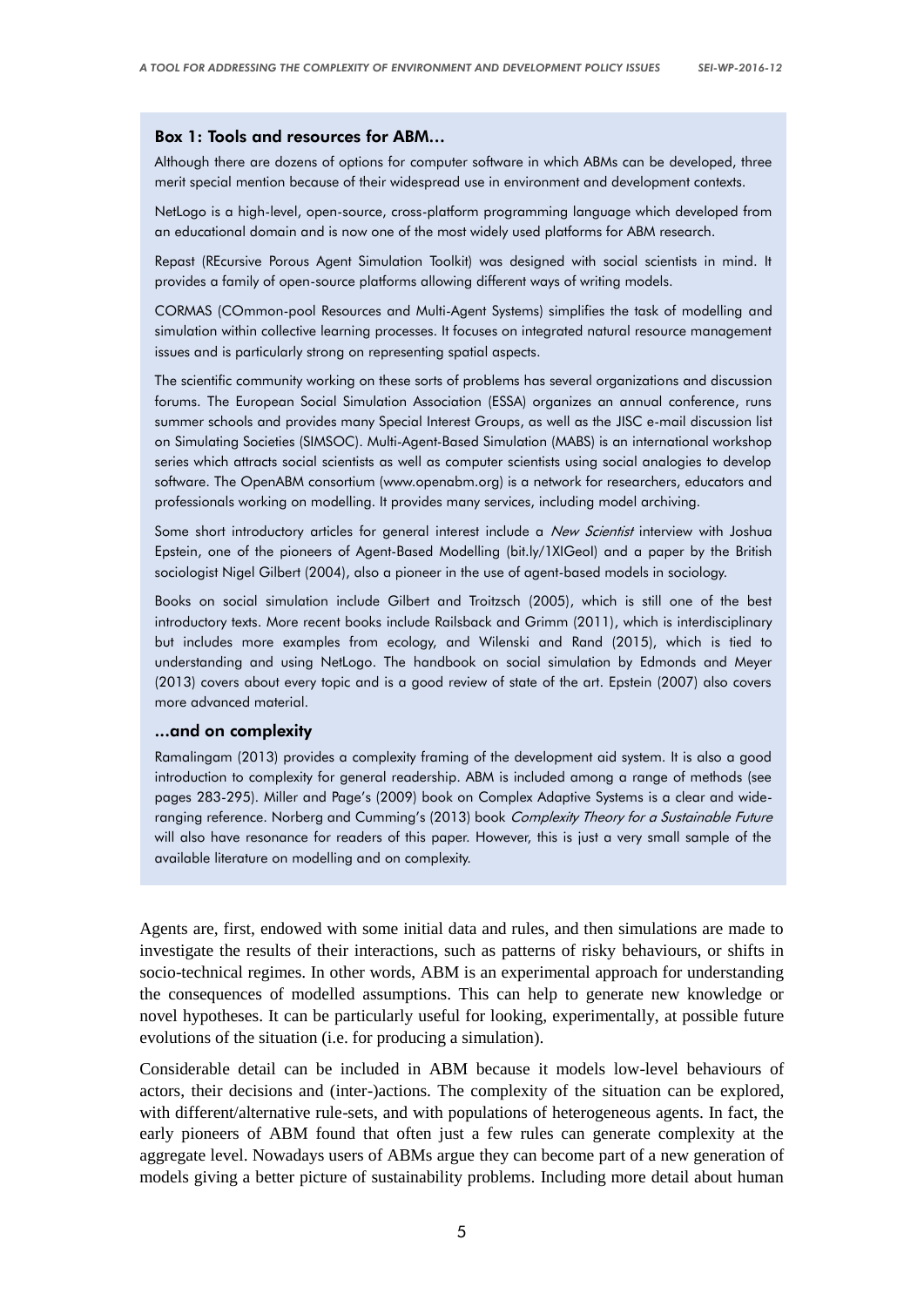behaviour in this way may allow greater understanding of macro-phenomena than is possible with traditional modelling. Other studies focus on how higher level properties, once they have emerged, enable and constrain what agents are able to do at an individual level – showing micro and macro aspects to be mutually influencing.

There are now a wide range of tools and resources to support an ABM approach (see Box 1). This expertise is growing across multiple disciplines. Here we focus particularly on how social systems can be represented. ABM is a type of social simulation that provides another approach to aid social science research. However, it is also argued that ABM can be used in decision support for responding to emerging (and complex) risks. Nay et al. (2014), for example, discuss decisions related to climate change, where "the ultimate goal is to more effectively determine which (if any) development interventions are most likely to improve communities' welfare in light of the expected climatic change." Some aspects of complexity in particular, such as when there is a large range of uncertainty in potential inputs and when surprising dynamics are at work, are most compatible with the use of ABM.

## 3. FREQUENTLY ASKED QUESTIONS ABOUT ABM

When researchers are considering whether to use ABM, they often raise basic questions about the need for and utility of the approach. In this section we focus on four frequently asked questions – the answers to which are further illustrated by the examples in Section 4.

## 3.1 Do I need an ABM?

Probably the most common question asked by those considering the method is whether they actually *need* to use it to tackle a specific question. One school of thought would say that it is best to first consider using a simpler model or other relevant method. The development of ABM is beset by difficulties, practical as well as conceptual, at all stages. Some important ones, drawing from Edmonds et al. (2013) include: the complexity and variability of the social world, which is difficult to render in the abstract; the lack of adequate data (data that we have are vague, uncertain, subjective etc.); inputs to models are usually assumption-based rather than observation-based; simulations are difficult to understand fully*;* and verification (e.g. replication) and validation are difficult. Moreover, it is fair to say that these difficulties are not generally compensated by a high rate of model uptake and practical use (Lucas 2011).

In this light, critical questions should be asked: What do you want to use the model to find out? What could you learn from the process that you could not otherwise find out using another approach? If the focus is on predicting rather than understanding a phenomenon, then it may be better to use different modelling methods. For a discussion of different purposes of modelling, see, e.g., Epstein (2008) and Edmonds et al. (2013). Many people have found ABM useful and informative in exploratory research, for instance, where the question initially is less well-defined. In other situations, the process of creating and using an ABM may shed light on the research question itself, but it may not actually answer it.

ABM is applicable to many sorts of problems and has spread greatly in topical focus from initial areas such as behavioural economics, environmental resource problems and transportation. This is partly due to the flexibility of ABMs and partly due to the relative lack of *a priori* theory. The lack of a strong basis in social theory is sometimes construed as a drawback of the approach.

Moreover, flexibility does not mean ABM is always a good choice. The trade-off in potential benefits against difficulty of ABM is most likely to be worthwhile if there are important interactions that must be included in a disaggregated way. This would typically mean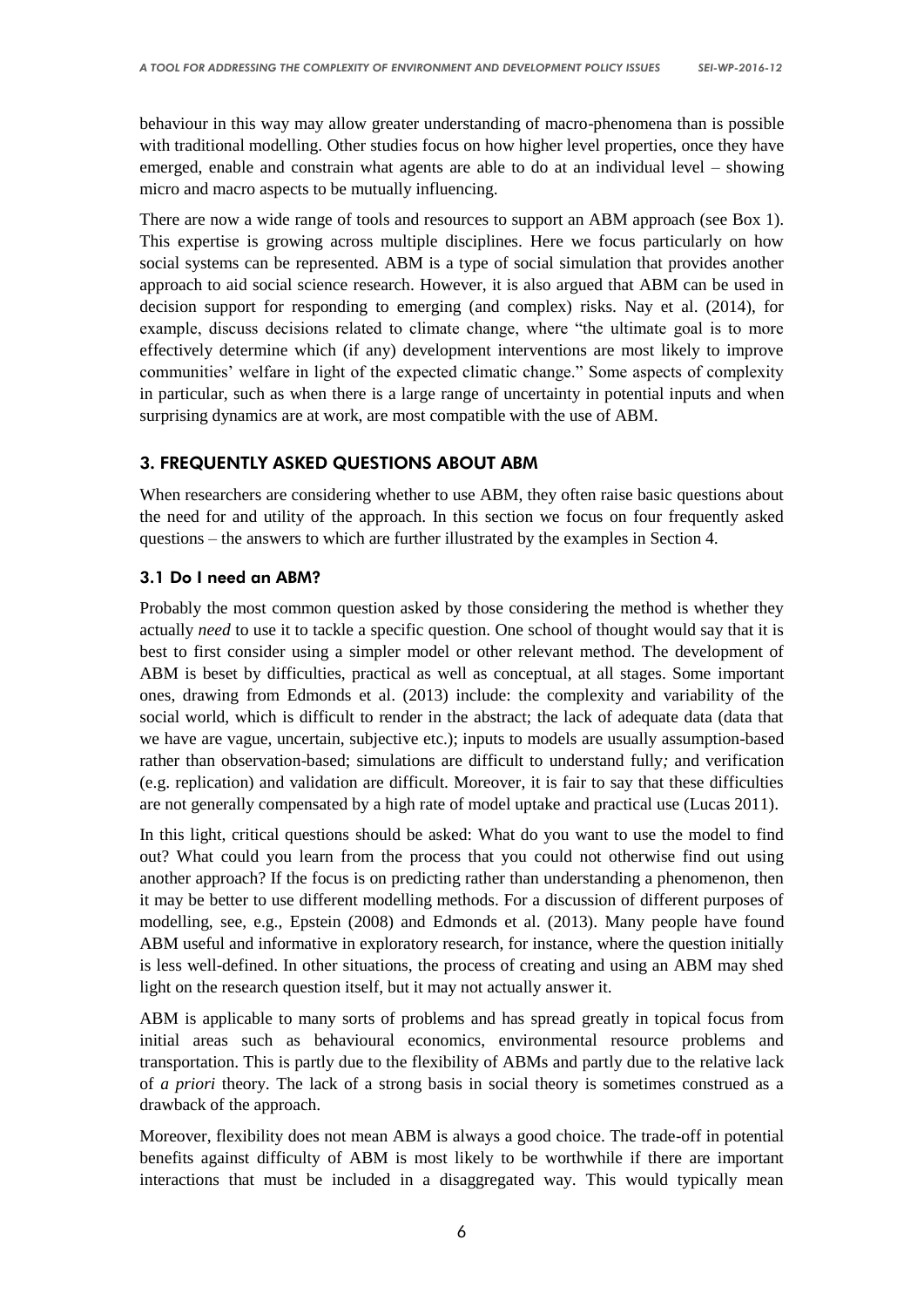specifying how interactions (e.g. perception or communication) shape the behaviours (and adaptations) of actors in the model's rules.

Therefore, a starting point for ABM is considering who the main actors are  $-$  which actors' decisions and behaviours need to be analysed. This can also include the macro-level decisions of policy actors. If a specification of actors and interactions can capture essential aspects – and details – of the situation, then it may be useful to use ABM. Another indicator is if small changes in these details are thought to produce a much larger effect, for instance, nonlinearity.

A strength of ABM is the consideration of dynamics among agents and model variables. Dynamic processes specified at the micro-level can be investigated to discover how other dynamics are produced at more aggregate scales or over longer time frames. ABM is not the only simulation method useful for understanding dynamics. System dynamic models (SDMs) capture some of the feedback cycles between the key factors, doing so in a more aggregate way – using fewer units. SDM has been applied to similar areas of economics and natural resource management, since the iconic 1970s *Limits to Growth* model (Meadows et al. 1972). The SDM "stocks and flows" concept has been successfully applied in diverse research areas, including water management planning, as the basis for SEI's WEAP (Water Evaluation and Planning) system.<sup>1</sup>

Problems involving dense, decentralized interactions, feedbacks, and uncertain and surprising phenomena, on which no other method is likely to provide satisfactory insights, are the ones for which ABM is most useful. Still, from a practical point of view, it can easily take a year or longer to design, implement, and finally – and most laboriously – analyse the model. An important factor is that resource demands are quite intensive for ABM development and use. Thus, if you have the time and available resources, using ABM as part of your "toolbox" will help you paint a richer picture of the subject of your research and aid understanding.

## 3.2 Are there good examples of ABM applications to learn from?

Over the last two decades or so, many thousands of ABMs have been made. Perhaps only a few dozen, however, have been maintained, reused and empirically updated over a longer term. Generally it is quite hard to find totally relevant examples. Literature on ABM is quite fragmented, and a search of bibliographic databases may not yield results; however, helpful responses may be collected through professional channels such as the JISC e-mail discussion list on Simulating Societies (see Box 1). Many areas of environment and development have not been studied at all with ABM. In other cases, examples can be found which capture part of the problem or focus on different but related phenomena. Users have to judge whether these are sufficiently relevant to the particular issue they wish to investigate.

On the other hand, there are some very successful examples and established application areas for ABM. Examples include Lansing and Kremer's (1993) Balinese rice irrigation model, ecosystem management applications (Bousquet and Le Page 2004), or a growing body of work on climate change adaptation. Where research converges on similar questions, much can be learned through review and comparison of models.

Learning from existing models is complicated by the fact that most are bespoke and are not reported, archived, certified and made available in a systematic way.

-

<sup>&</sup>lt;sup>1</sup> See http://www.weap21.org.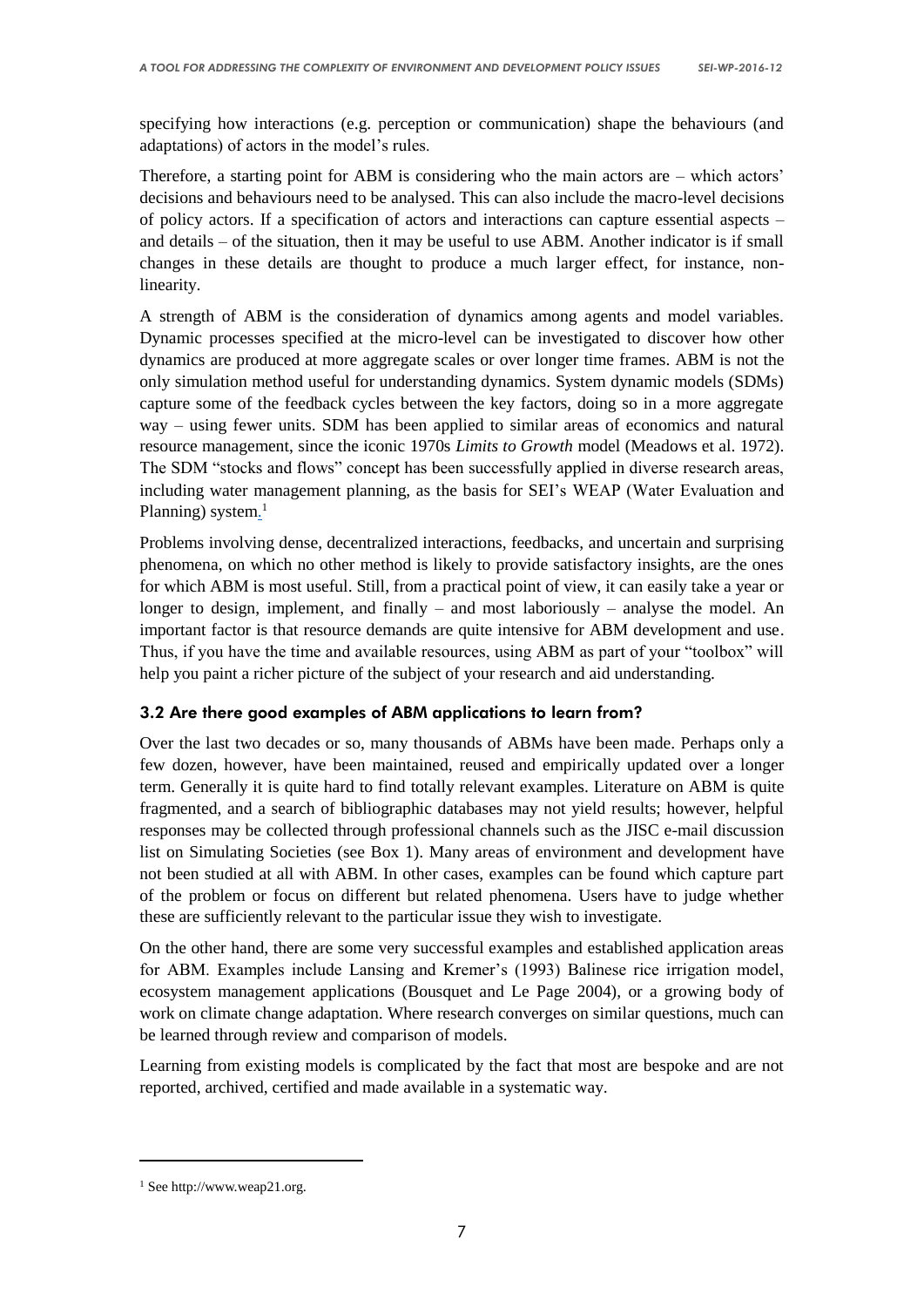However, code is increasingly being made available for many models (see, e.g., http://www.openabm.org). Where existing models are available, the "TAPAS" (take a previous model and add something) approach is highly relevant. Its incremental approach to generating new knowledge can be very useful, but the conditions of applicability for an adapted model must be assessed to understand whether the "something" added has not invalidated the original model. This points to the fact that all models (especially empirically informed ones) have limited transferability. To what extent can we and should we generalize with models? Here it is worth pointing out the danger of assuming that a model designed for a particular context will be applicable in other situations.

While the trend in ABM work has not been towards generalization (with all its concomitant difficulties), it has been moving towards more empirical detail that can, in particular contexts, deliver useful new knowledge.

Linked to this is a question about examples of ABMs that have actually been used to support policy decision-making or for other purposes "in the real world". As mentioned above, there is not a high rate of model uptake and practical use. Partly this is because ABMs do not supply predictions and simple recommendations, but from a decision-making perspective they supply uncertainty and therefore are not perceived as reliable. Another part of the explanation may have to do with how decision-makers and eventual users of the model are brought into the research process. Whether they are developing a new model or adapting an existing one, stakeholders are an important source of knowledge and ideas. The use of participatory methods can have many benefits, as explored below. Chief among these is that they can help develop the utility of those models.

#### 3.3 Is ABM a stakeholder engagement method?

A question that interests many applied researchers is whether or not ABM is a suitable method for including stakeholders in research and in actually co-producing relevant knowledge with participants. Stakeholder engagement takes many forms and is important not just for eliciting data. Co-creation affects outputs in multiple ways: for legitimizing, providing transparency, and making research relevant to end-users. ABM can claim – and this is in line with our experience at SEI – to have an intuitive mapping to real social actors and to be easier for people without any background or training in modelling to understand how a model works. That is to say, it is much easier to understand model assumptions in an ABM in comparison with other models which are dominated by mathematical expressions. A pedagogic example would be the Lotka-Volterra equations used in predator-prey models which can equally be modelled in an ABM. Moreover, fieldwork suggests that among less formally educated and literate groups, there is a high level of understanding and interest in contributing to discussions about the models. So the answer is an emphatic yes: participatory modelling can be used as a stakeholder engagement methodology.

Still, some stakeholders may be better positioned than others to participate fully in ABM development. First, although general domain knowledge is important, specific knowledge of micro-rules and decision factors allow them to uniquely give inputs to and influence the research. Second, it is helpful to have an appreciation of complexity thinking and terminology to describe what is observed (trends and thresholds) and to discuss the challenges (trade-offs and feedbacks). This is not as unlikely as it may sound – most stakeholders have a high degree of knowledge of the complexities of their own domain and are good at modelling it mentally. Third, familiarity with statistical methods and skill at detecting patterns can also be important in understanding a model and its quantitative outputs more comprehensively. Finally, communication skills are important. Models are often used to communicate an idea;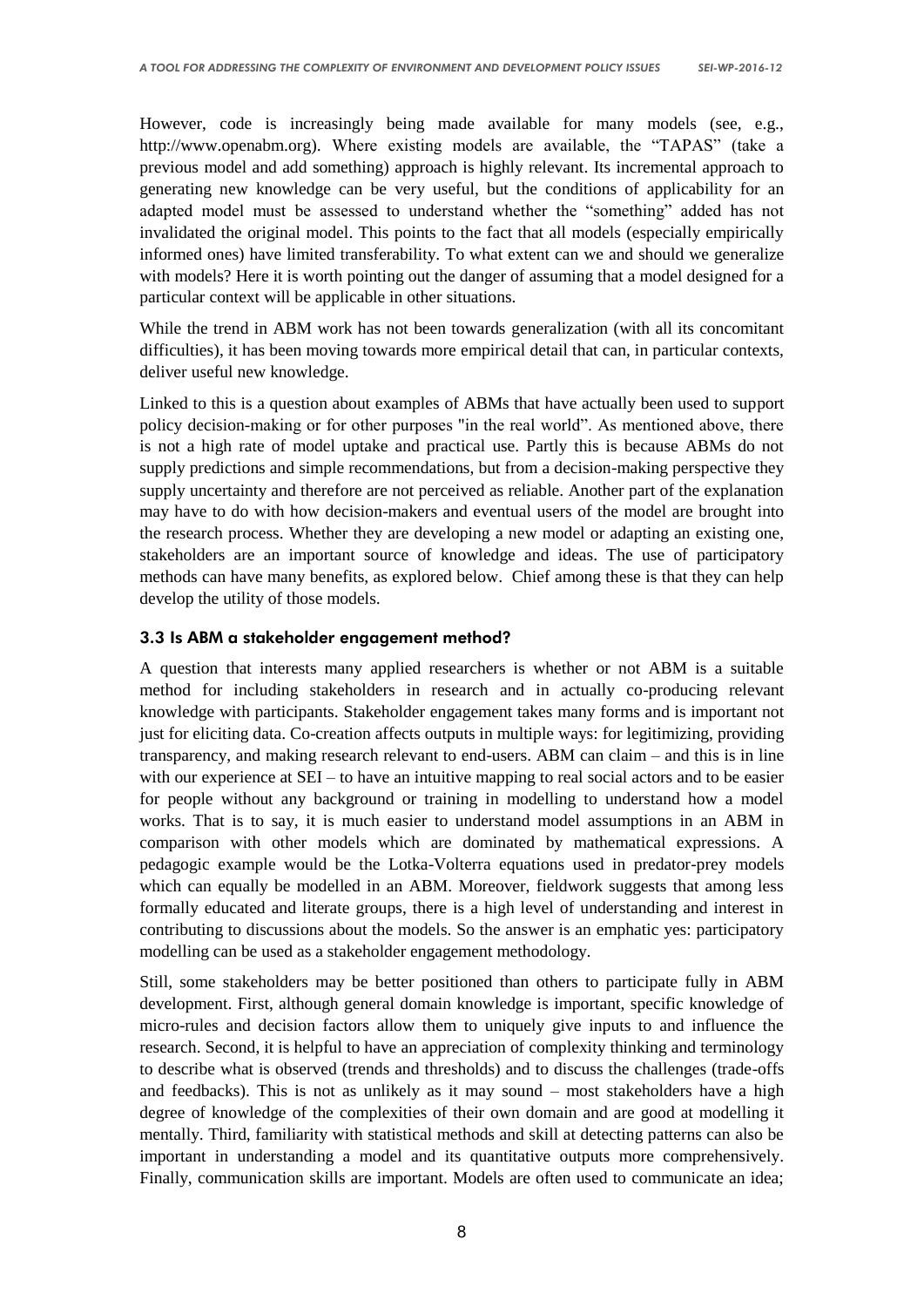concept diagrams, images and a strong narrative can help better illustrate the idea and – in conjunction with a computer model – make it a more interesting and powerful experience.

Stakeholder feedback meetings benefit from giving a demonstration of the model or showing a video of the model running. Participants are good at spotting visual patterns and inconsistencies (what is good, or wrong, about a model); a useful approach is asking directly for such feedback. There are many ways of visualizing ABM results – these should adhere to design principles that make them more understandable (Kornhauser et al. 2009). Interactivity, such as game-like elements, can also help to engage an audience.

A potentially useful approach, relevant here, is using different types of modelling with different stakeholders: combining bottom-up and top-down approaches (Forrester et al. 2014). Indeed, there are several other modelling approaches – Bayesian belief networks, fuzzy cognitive mapping – to which similar arguments are relevant.<sup>2</sup> These methods are also potentially very useful stakeholder engagement tools, but beyond the scope of this paper. With all types of models, care has to be taken with model interpretation: for example, ensuring that stakeholders do not over-interpret model outputs or put too much store in their reliability. Other aspects of modelling can be easily overlooked such as how uncertainty and risks are presented in modelling.

Pioneering participatory ABM, the "Companion Modelling" group (http://www.commod.org) addresses the exchange between co-production of knowledge and support of collective decision-making processes. For them, the inclusion of stakeholders is meaningful because participatory modelling is about the "co-construction of conceptual models that represent visually multiple viewpoints and can be employed as mediating, discursive objects that promote collective learning processes". Benefits of participatory ABM are recognized: Barreteau et al. (2013) discuss three types: (1) the quality of the simulation model itself; (2) suitability of the simulation model for a given use; and (3) participation support – i.e. raising awareness and/or social learning about a situation.

Point (3) about participation support emphasizes a view that attaches an equal importance to the process as to the outcome of the engagement. The "ownership" of the process by stakeholders can, as with other participatory methods, be crucial for them moving from a more passive role as advising (providing knowledge, values and ideas that are relevant to decision-making) towards an organizing role, reflecting on the information generated and identifying realistic and relevant solutions (Lonsdale 2011). This includes the opportunity to represent their views and ideas to others – for example, bridging different levels of decisionmaking and governance.

#### 3.4 Can ABM be used in conjunction with other methods?

-

Some researchers may wish to use ABM as part of a larger project that also applies other methods. Is this feasible, and what sorts of data requirements arise when ABM is added to a project? These questions should rightly come at a more advanced stage of consideration, but they are still important for getting modelling research off the ground. Since modelling only captures partial features of a research issue (describing a specific part of the system or looking at it from a particular standpoint; see Zeitlyn 2009), it is also necessary to include other methods to understand the full context of the situation.

<sup>2</sup> For brief overviews, see https://www.weadapt.org/knowledge-base/adaptation-decision-making/bayesian-network and https://www.weadapt.org/knowledge-base/adaptation-decision-making/fuzzy-cognitive-mapping.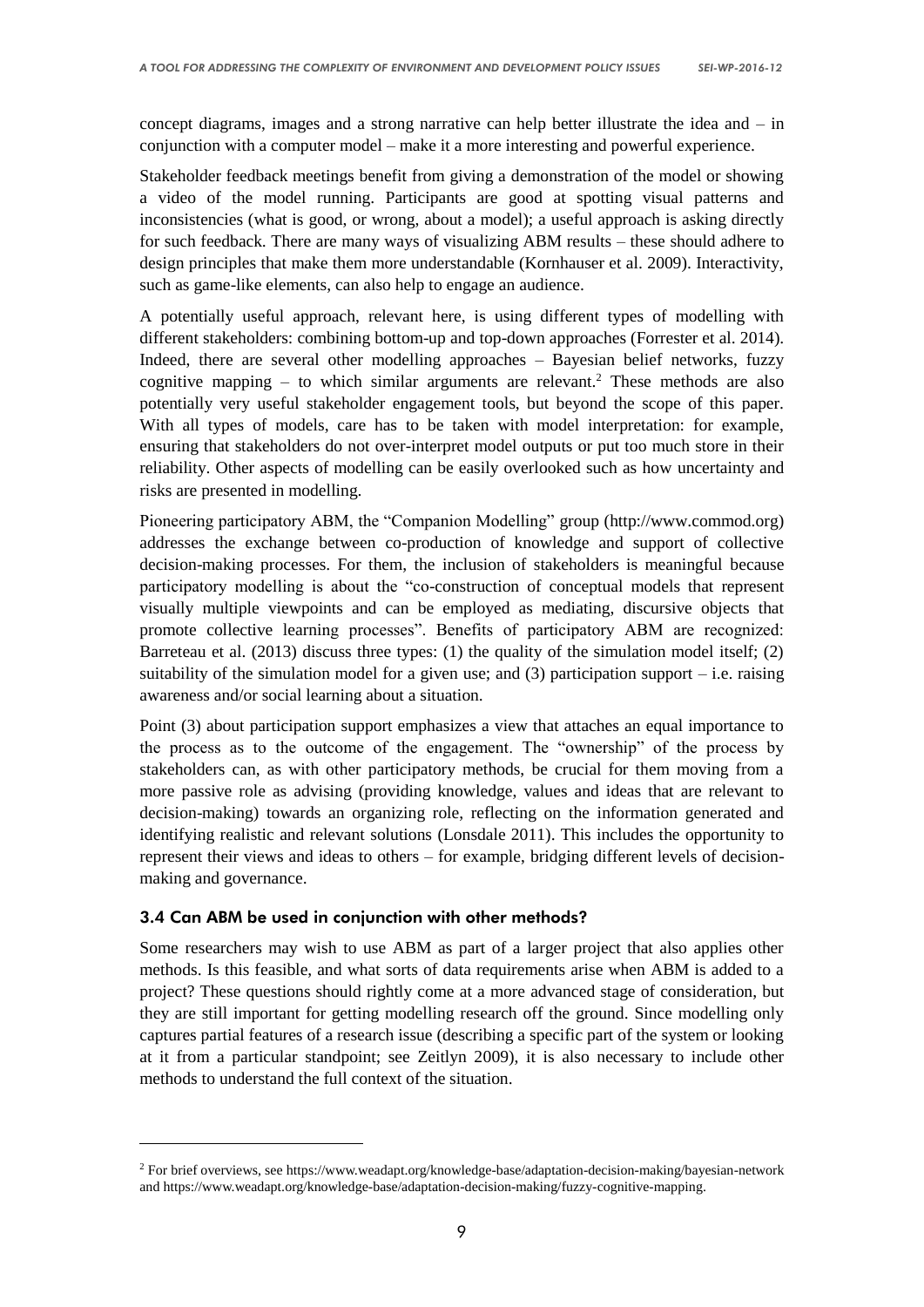Qualitative methods highlight the local realities and show what is important to communities and other decision-makers, revealing cultural factors, institutional factors, etc. Scoping studies and initial assessments can better indicate what is important to include in modelling activities and what can be left out – or can be delegated to background assumptions. These can include primary data collection methods. Narrative data provide very rich information and can be a good source of ideas for modelling, but it is generally difficult to transform this into a suitable format to include in a model. There are no standard techniques for qualitative data integration, although it is a recognized methodological issue (see JASSS Special Issue introduced in Edmonds 2015).

Quantitative methods, on the other hand, can normally be used more directly in modelling. According to Poteete et al. (2010, p.196), empirical inputs can be obtained from (1) stylized facts, (2) laboratory or field behavioural experiments, (3) role games or (4) case studies. These activities are most often designed to produce quantitative data that inform models through, for example, parameter estimation or initialization of agents' state variables.

Relational data are often very important inputs to modelling. Methods that deal specifically with spatial relations, such as geographical information systems (GIS), and social relations, such as social network analysis (SNA), can be usefully integrated with ABM. This has been simplified with development of software libraries/packages for importing and editing such data within ABMs. Note that all three types of data mentioned – qualitative, quantitative and relational – are also often used in model validation, an important step in establishing that a model is credible in explaining some aspects of the world around us. It is worth looking in more detail at how some of these methods relate with ABM.

A key similarity between SNA and ABM is the focus on individual actors and their interactions, which are modelled directly at the micro-level. SNA practitioners may ask, "Are the characteristics of an actor correlated with its position in the network?" Those using ABM, in turn, may ask: "What are the wider consequences of their interactions?" (e.g. patterns or trends of risky behaviours, resource depletion etc.). A key difference is that SNA provides more of a snapshot study of actors and relations (at given place and time), whereas ABM is useful to generate and interrogate dynamic scenarios for a situation. ABM scenarios, based on different model assumptions and parameters, are simulated to investigate temporal patterns and compare outcomes (including changes in networks). There are qualitative, as well as quantitative, methods for the study of social networks that have been successfully used. A participatory version of SNA, Net-Map (netmap.wordpress.com) is used quite widely, and similar techniques have been integrated into ABM processes. The utility of qualitative social network mapping is further discussed in the context of natural hazard-related disasters in Taylor et al. (2014).

Similarly, the ARDI process (Etienne et al. 2011) generates qualitative and quantitative information following a set of steps conducted in a facilitated workshop/focus group setting. This allows the production of information directly useful in model development, where targeted questions can be asked about relevant interactions, trends and dynamics related to resource management problems. Further, knowledge elicitation tools, or KnETs (see ABM Case study 2 on Cameroon) is a complementary method to understand actors' decision making in the context of the interaction of a range of salient drivers.

Participatory GIS, SNM and KnETs could also be described as mixed methods. They are used for constructing empirical evidence: that is, knowledge generated from observation and/or interviews with decision-makers. Mixed methods approaches combine data and methods which may originate from different disciplines and world views, and they must tackle the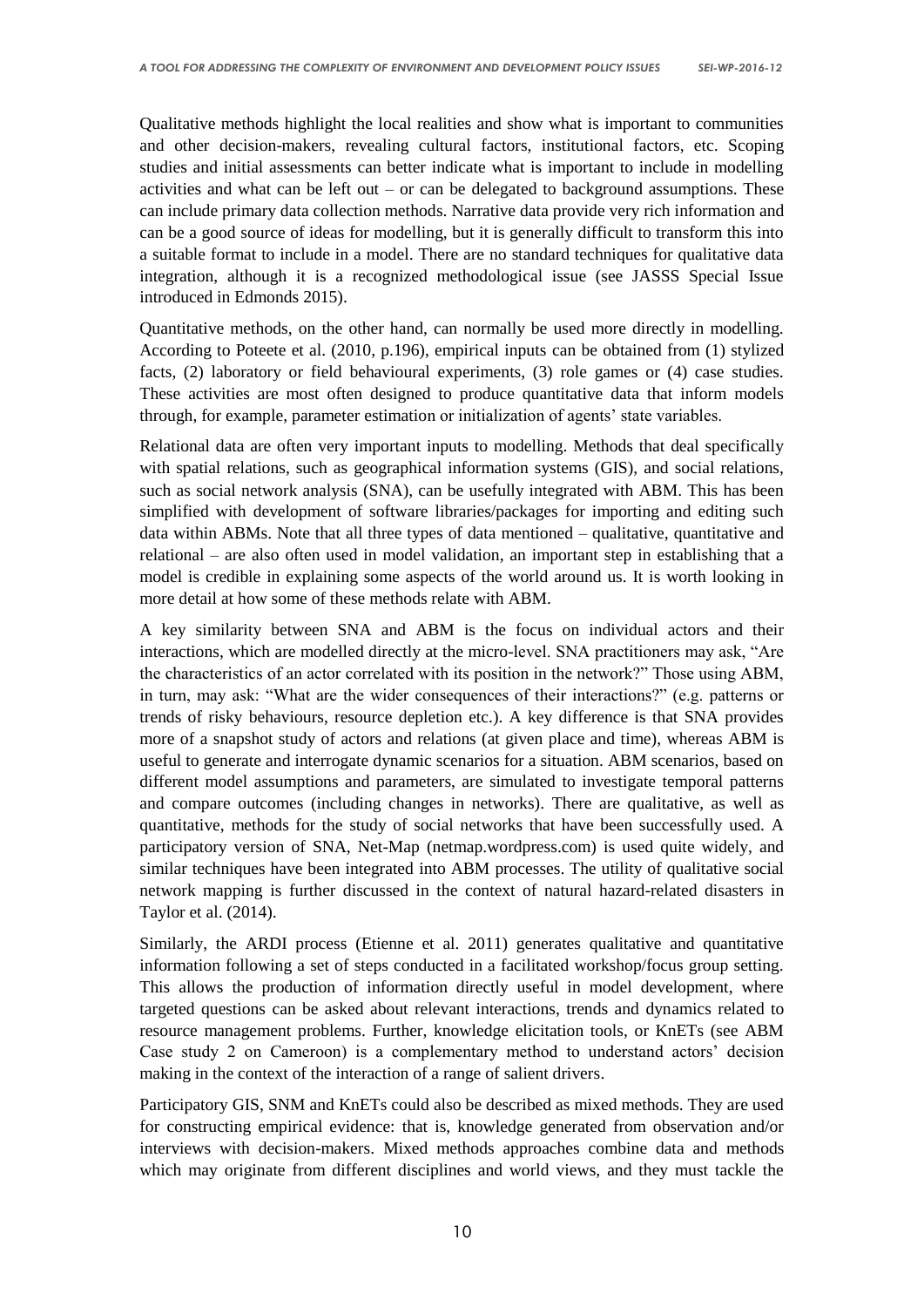further complication this implies, such as the questioning of underlying assumptions. Mixed methods also address the trade-off between the desirable formal characteristics of qualitative data that are useful in modelling, and the diversity of responses and considerable detail elicited using qualitative methods. By structuring information collected on the ground, they can contextualize an ABM and substantiate certain model assumptions and parameters. The continued development of such methods will be very important for ABM to become a reliable, trusted tool for informing sustainable development decisions.

## 4. CASE STUDIES OF ABM APPLICATIONS

In this section we present four examples of applications of ABM as part of recent SEI projects. We explain how the models were used and briefly discuss the extent to which issues covered in Section 3 arose in these projects.

#### 4.1 Earthquakes in Turkey: Disaster preparation and community resilience

Disaster management situations are often described as complex, given their unpredictability and sensitivity to particular circumstances, as well as the interconnectedness of different disaster actors and resources. A literature review showed that some work has used ABM to understand emergency response in disaster situations, particularly evacuation, or to model the preparedness of authorities (emergency services, civil protection, etc.). However, a novel application area addresses community responses to disaster risks – the behaviour of civilian individuals and households, for example. The emBRACE project (http:/[/www.embrace](http://www.embrace-eu.org/)[eu.org\)](http://www.embrace-eu.org/) provided an opportunity for development and improvement of methods for modelling disaster resilience (at the municipality, organization or city level), tested through application within case studies.

Our modelling used a TAPAS approach. An ABM was based on Paton's (2003) conceptual model of socio-cognitive factors affecting disaster preparedness. The model posits how motivation factors affect formation of behavioural intentions – "intention to prepare", and "intention to seek information" – and how intentions interact with other personal-level variables and social factors, mediating the decision to adopt preparedness behaviours. Hazard anxiety, one of the model variables, has been empirically found to influence this process in contradictory ways. Some level of anxiety seems necessary to promote intentions to prepare; on the other hand, high anxiety can be overwhelming and may trigger hazard denial as a coping mechanism.

Dynamics and feedbacks are not explicitly considered in Paton's model. An ABM can extend this by adding new assumptions about the dynamic interplay among variables in this system, and among the actors. This involved specifying how change in one variable triggers change in another. The results showed that different categories of behavioural response were generated, which, it was argued, could be an important distinction to consider when considering timeframes of real interventions. Then, based on a case study of earthquake-related disasters in Turkey, we carried out simulation experiments using scenarios related to national insurance planning. The analysis suggests that insurance interventions could have a positive influence on pro-preparedness intentions if they limit the hazard denial phenomenon. Thus, in this example we faced issues surrounding searching and using other models as well as appraising the added value provided by the use of ABM.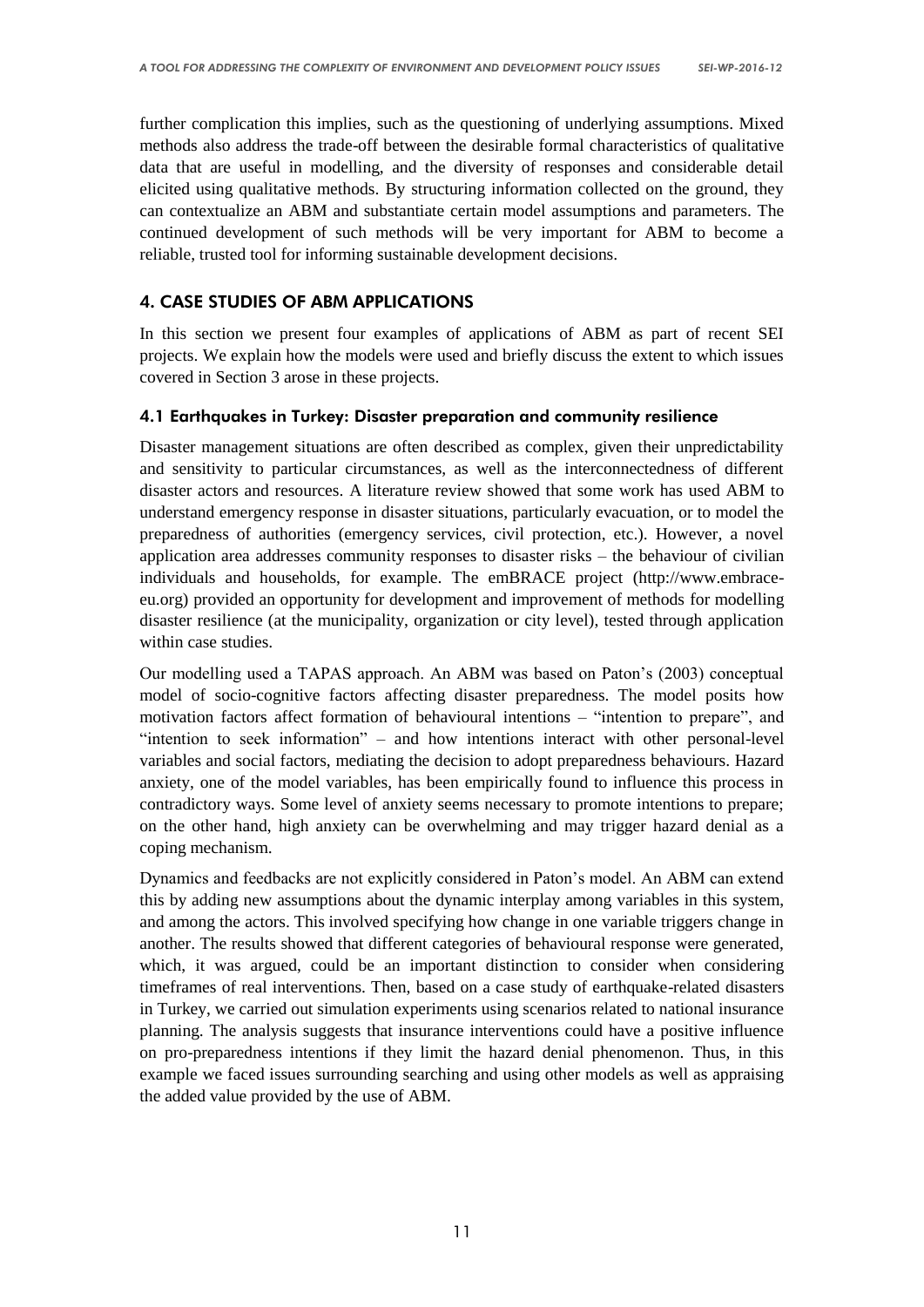

#### Figure 2: Disaster preparedness model conceptual diagram, showing key model variables and relationships

#### 4.2 Adaptation and mitigation for agroforestry livelihoods in Cameroon

A model was developed to simulate farmer decision-making in response to multiple drivers in forest areas in southeast Cameroon. Livelihoods in this region depend upon a mix of cash crop and subsistence farming, together with complementary forest activities (Devisscher et al. 2013). Declining soil fertility and quality, changing climate and an increasing human population, have often led to agricultural expansion for cash crop cultivation. The sustainable development challenge is to look for solutions that resolve the conflict between livelihood needs and policy needs, including national climate change mitigation efforts.

Cocoa production is a main income-generating activity for most households, and performs well compared to other cash crops in a less favourable climate. Grown within a partial shade system, this agroforestry system can also support carbon capture and is potentially eligible for REDD+ financing.<sup>3</sup> This is an example of co-benefits: shaded cocoa systems, together with improved agro-forestry, and soil and water conservation techniques, could provide benefits for both climate mitigation and adaptation. However, if all farmers continued expanding cocoa plantations at the expense of forest, that would be a form of maladaptation, with costs that would outweigh the mitigation and livelihood benefits.

In the context of this complex situation, the objective of the ABM is to better understand conditions that could lead to successful adaptation or, conversely, maladaptation. Knowledge elicitation tools (Bharwani 2006) were used to develop decision rules based on a statistical (machine learning) technique which is applied to qualitative data collected through KnETs "game interviews". This provided rules characterizing choices for poorer and for better-off farmers, some of which were included in the ABM (Bharwani et al. 2015; see also Figure 4). During interviews, participants can explain and clarify their choices, allowing information to emerge – often tacit information – which is additional to the game.

-

<sup>&</sup>lt;sup>3</sup> Reducing Emissions from Deforestation and forest Degradation (REDD) is a mechanism that aims to mitigate climate change through enhanced forest management in developing countries.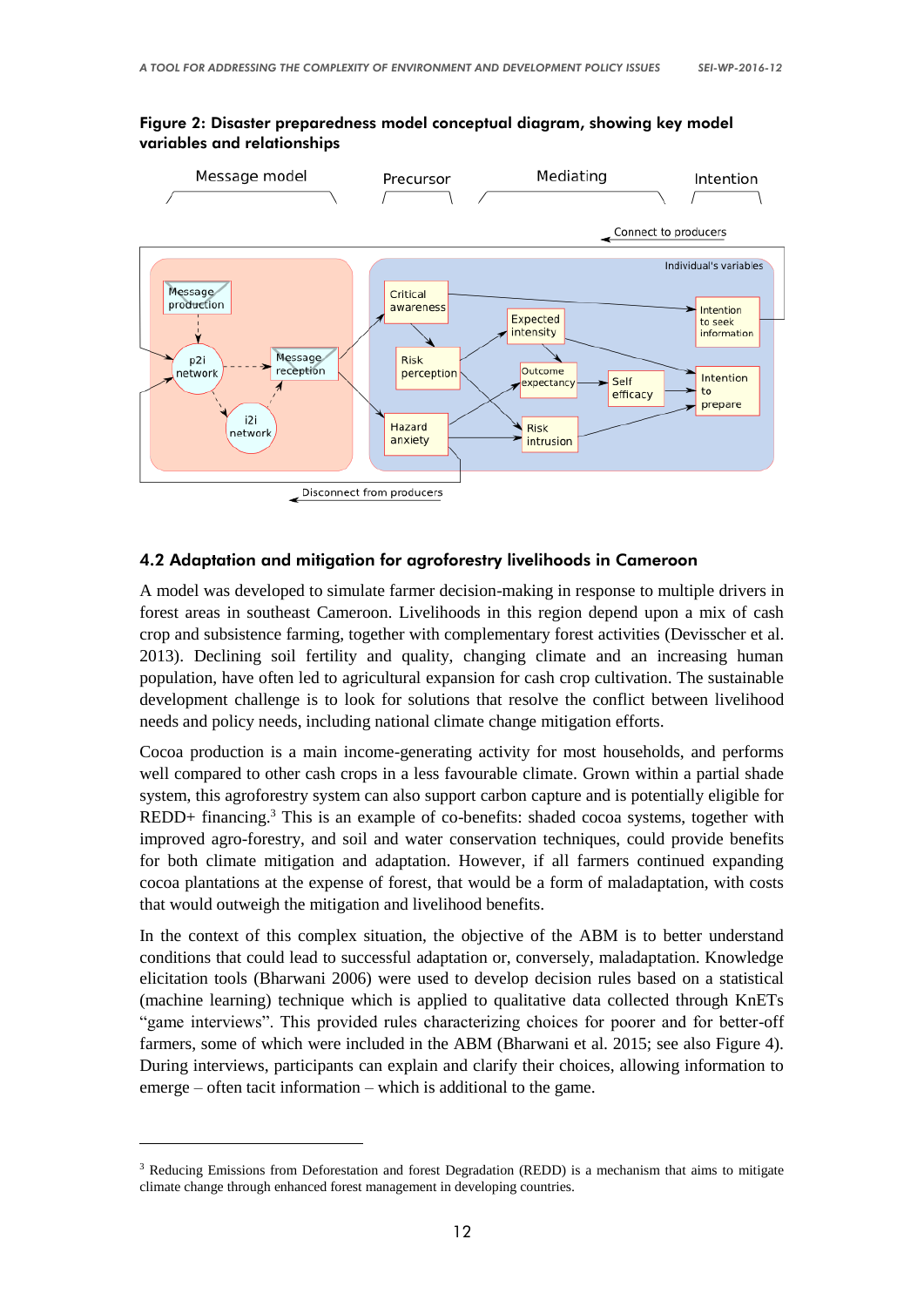Data from KnETs were complemented with other qualitative and quantitative local information together with scientific data incorporated using GIS and forest cover data (shown in Figure 3) to a resolution of 30x30 metre grid cells. This allows the representation of microdecisions of farmer agents, such as their crop choices or decisions to expand cocoa farms or to implement improved agroforestry practices. Indicators of the performance of the livelihood strategies are computed on the household level to inform agents' choices in the model. At the aggregate level, various statistics are used to show model outcomes such as overall forest cover, soil fertility or food security. Thus, this example illustrates the use of other empirical data and methods as well as participatory stakeholder research.

#### Figure 3: Bird's-eye view of model showing GIS lines, forest cover data

Light greens represent high-cover areas, dark greens represent low-cover areas, and circles represent forest farming.

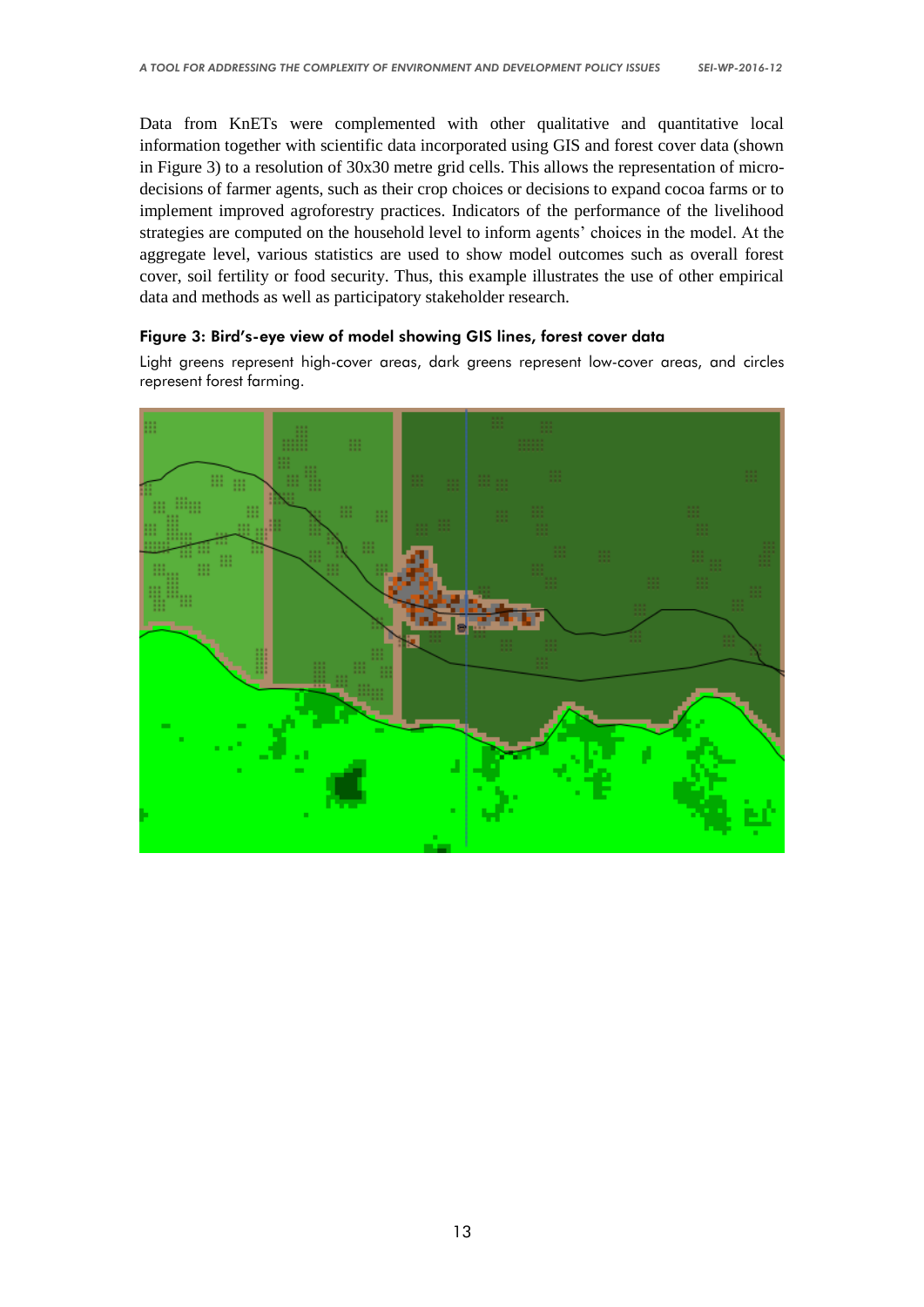#### Figure 4: Example decision tree, produced with KnETs, showing heuristics in better-off households.

Tracing through the tree shows which drivers are required for each of the possible outcomes. In this case, "if there is a long dry season" THEN "I would do artisanal mining" AND "pisciculture" AND "I would grow palm oil".



#### 4.3 Transitions to biodiesel in Malaysia

Social simulation models have been used to look at innovation policies for and transitions to sustainability across and among different sectors (such as water, energy and agriculture). Questions are addressed using different economic modelling methods, including both micro and macro approaches and multiple stakeholder perspectives (see http://transrisk-project.eu/). System dynamics models can help with understanding transition processes and pathways. The example for Malaysia (shown in Figure 5 below) explores challenges in the sustainable development of a national biodiesel industry.

Malaysia is the world's second-largest palm oil producing country, after Indonesia. The palm oil industry is a key potential export earner and is important for meeting growing domestic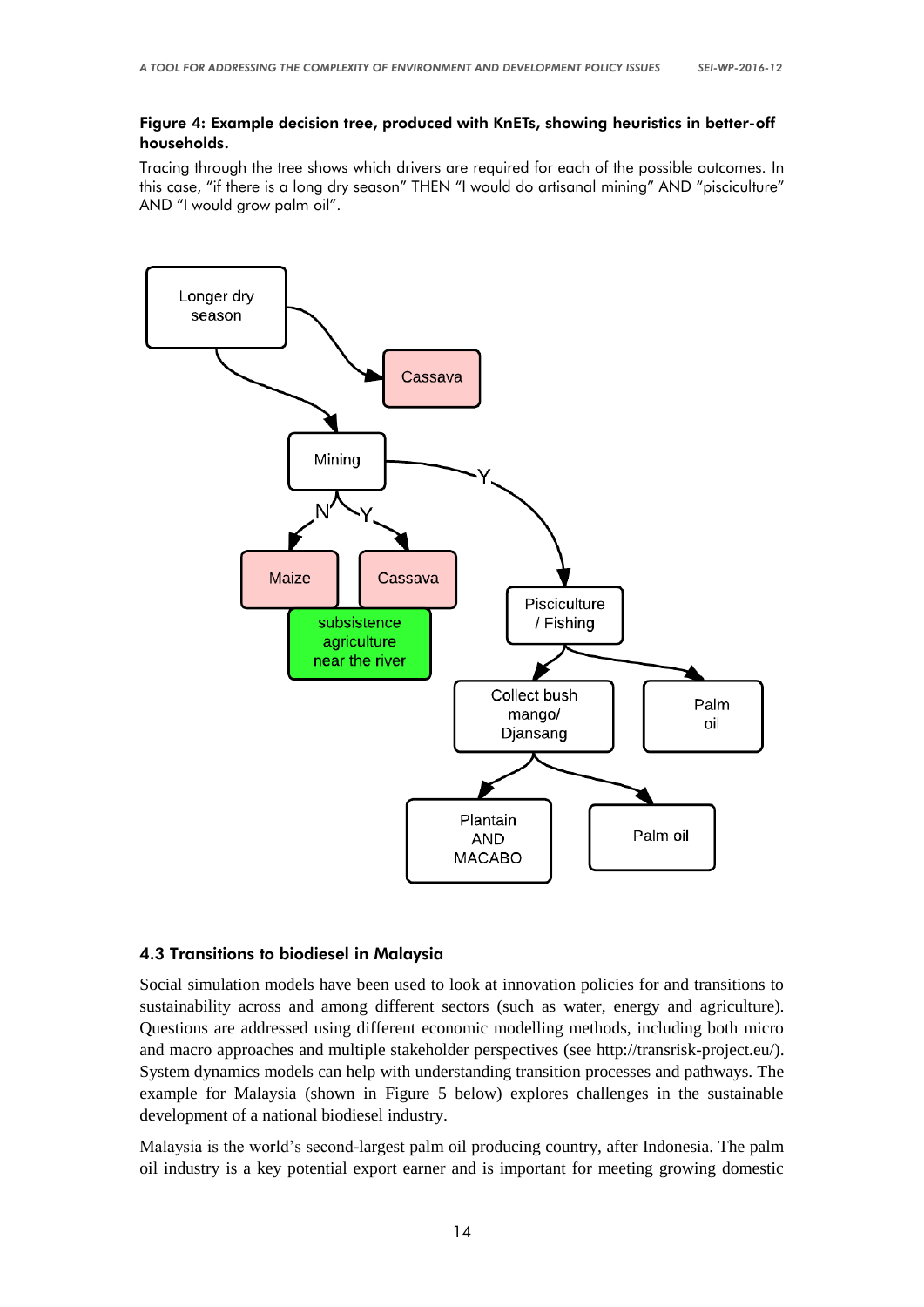energy needs (by replacing imported petroleum products with biofuels). However, low prices for crude oil and for palm oil in the past five years have slowed the development potential for biodiesel. Exogenous trends, together with weak environmental regulation, has manifested in risks to the sustainability of local livelihoods and environment. Thus, policy-makers are faced with a trade-off between incentivizing actors (firms, community groups, etc.) to generate long-term benefits, and the risks associated with potential external shocks or trends. Government intervention includes a policy mix of subsidization, bioenergy mandates and international agreements, such as the recently announced Indonesia-Malaysia Council of Palm Oil Producer Countries. 4

The model shown here can be used to compare different strategies and to explore/compare different scenarios for crude oil price, palm oil price, and biofuel price (all of which are externally determined). The model shows interaction of three key stocks: the land under palm plantations, biodiesel production facilities (plants), and the national energy fund. The model operates on an annual time-step for decision-making, in which the government is able to set the tax rate and set the subsidy, in order to balance expenditure and, over the longer term, grow the (infant) national biodiesel industry.

System dynamics model design is based on a study in Malaysian Borneo (Devisscher 2009). This initial work with SDM allows model simplification – for instance, the formulation of investment decisions as a single equation. It illustrates using social simulation to relax the (neoclassical) economic assumptions typically used in macro modelling approaches and the potential to show transition dynamics with SDM or with ABM. Thus, this example relates to the selection of appropriate modelling techniques; social simulation is becoming established in societal transitions research.

#### Figure 5a: Visualization of model structure

-

The figure shows stocks (boxes), flows (thick arrows), variables (diamonds) and their links (thin arrows).



<sup>4</sup> See http://www.indonesia-investments.com/news/todays-headlines/indonesia-malaysia-set-criteria-for-thecouncil-of-palm-oil-producer-countries/item6697.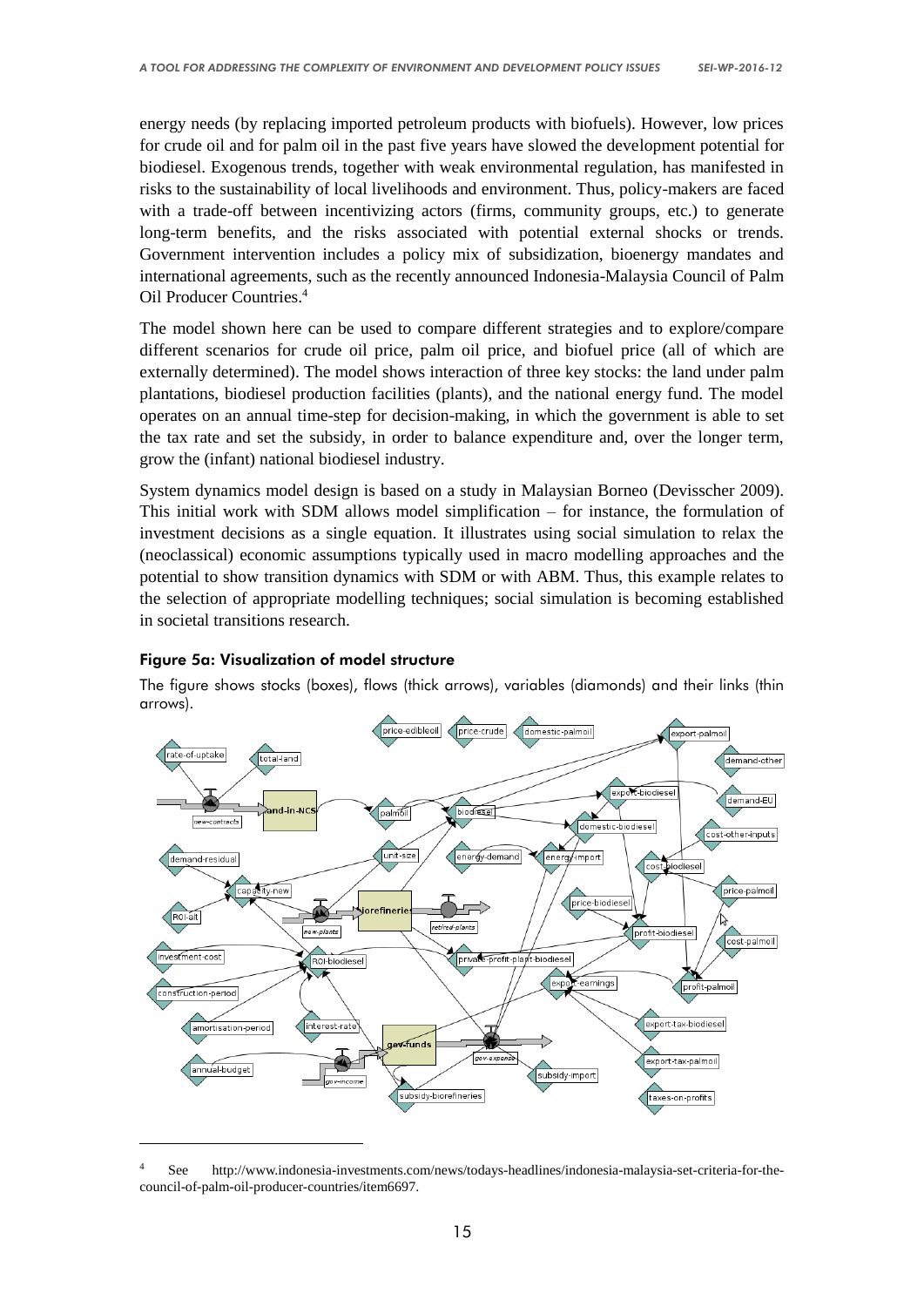#### Figure 5b: Output of a simulation experiment where subsidy to bio-refinery construction is high

A high return on investment attracts initial take-up in the industry. However, the government goes into debt for one time-step and withdraws the policy, with funds taking longer to recover.



#### 4.4 Piloting local fishery models on the Kenya's southern coast

As part of a project about decision-making in coastal ecosystems, we modelled artisanal fisheries on the southern coast of Kenya. The governance context for fisheries in Kenya has changed recently. Starting around 2007, responsibility was handed over to a new type of village-level organization called the beach management unit (BMU), with the aim of improving management of productive fisheries around the reef ecosystem. Another change is the devolution of responsibility for policing the use of different fishing gears where the legality is contested.

The methodology borrowed from participatory modelling approaches and, through a process of including different coastal stakeholders, several pilot model iterations were made. Models included local information about the role of BMUs, information about fishing grounds and landing site, and about use of fishing gears and vessel types. We tested the models in different facilitated workshops and meetings where we received a great deal of feedback. Stakeholders included the local- and district-level users and managers. At the end of the project, stakeholders were interacting with the models themselves, configuring options which allowed them to construct game scenarios. Partly, the research allowed local issues and perceptions to be highlighted and raised at the district level. It also allowed local groups themselves to raise awareness among their own community (Forrester et al. 2014).

The project drew some observations on what factors helped or hindered the project. Most of the lessons relate to what was seen as a good/obstructive process and facilitation, rather than to the merits/limitations of the ABMs itself. For example, we found it was important to work closely with opinion leaders, such as BMU leaders and their representatives, as well as with expert researchers in the Ministry of Agriculture, Livestock and Fisheries. Similarly, inviting people with different occupational backgrounds and roles, including women's groups and environmental stakeholders, helped to get a wide range of perspectives. It was found that models could facilitate knowledge transfer through discussing and feeding back these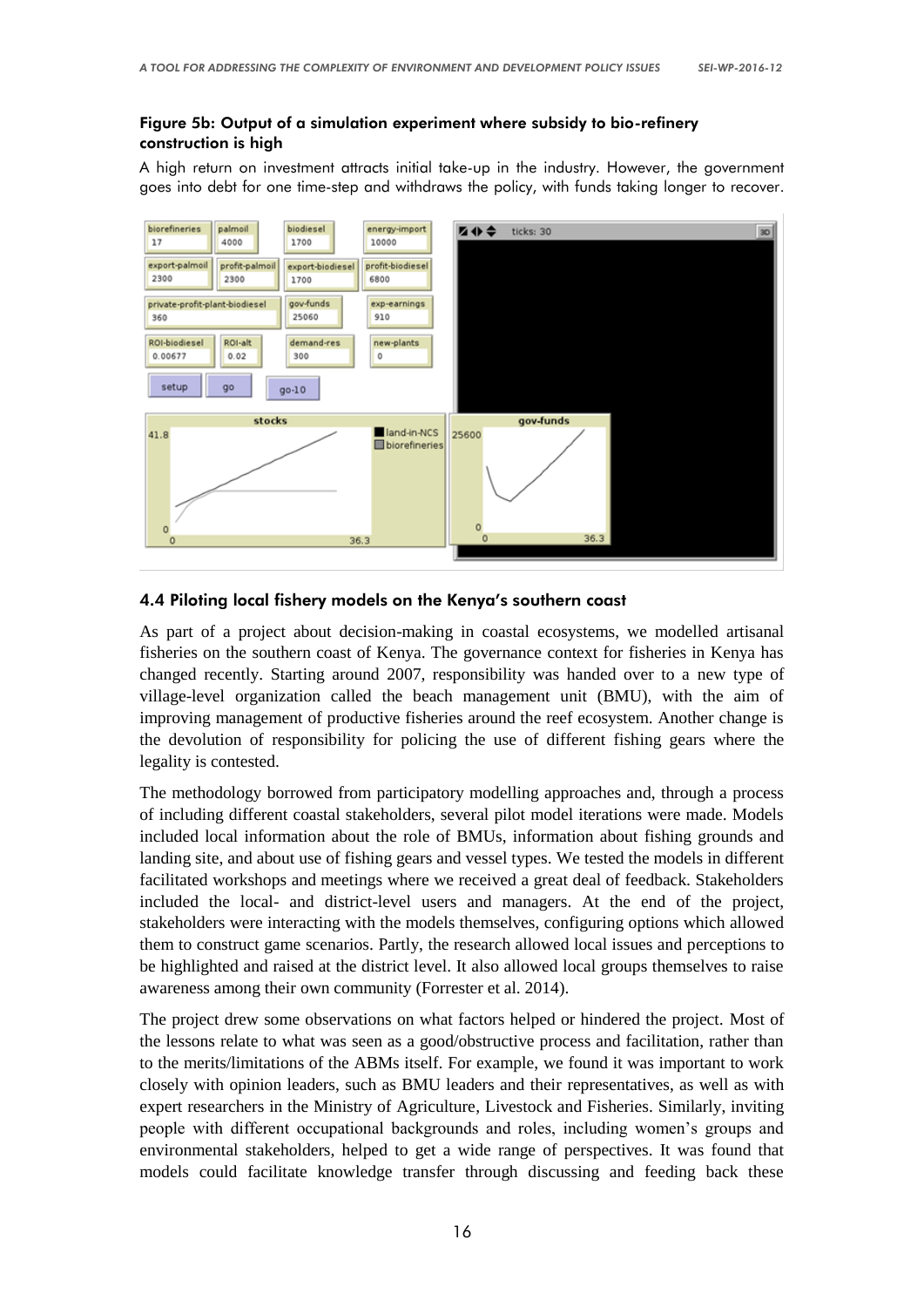viewpoints at different decision-making levels and between modellers, local researchers and students.

In conclusion, while they can initially be difficult to understand, ABMs can also be very appealing to those who are engaged with resource management and with resource users themselves, particularly if the models are seen to have local relevance. Pilot models, built for thinking about the issues, rather than more fully developed and analysed models, can be good enough to promote discussion, knowledge exchange and learning, if they are also backed by good facilitation processes. This example heavily involved stakeholder feedback, and it also draws lessons about comparing ABM with other modelling approaches used in parallel.



Figure 6: Participants testing the fishing scenarios during a workshop

## 5. CONCLUDING COMMENTS

Policy-makers want timely solutions that can work within existing policy contexts. They also want tools that can be generalized to different situations. ABMs, however, often need to be built – and understood – from scratch. They produce findings that are not easily transferable, and outputs that can appear to be quite difficult to understand. Policy-makers value conciseness and may prefer simple indicators, not complex, multidimensional, and disaggregated information produced by ABMs (as well as information about uncertainty).

However, modern policy-making is also much more complex than it appears. Scientific assessments may be able to greatly benefit from using ABM. Solutions tested in an ABM can be quite complex: adaptive actions such as policy withdrawal or policy-corrective strategies for "wicked policy problems" (Forrester et al. 2016) can be simulated. A key strength of ABM is that it can include more detail and context than other modelling approaches. Models can be used to explore different trade-offs and interdependencies among policies, and different scales of decision-making, also including important micro-level priorities.

Moreover, in ABM, the time dimension is explicitly acknowledged, which is crucial when assessing sustainability. ABMs can allow us to conduct a deeper investigation of different scenarios for sustainability, by simulating the consequences of actions or measures taken and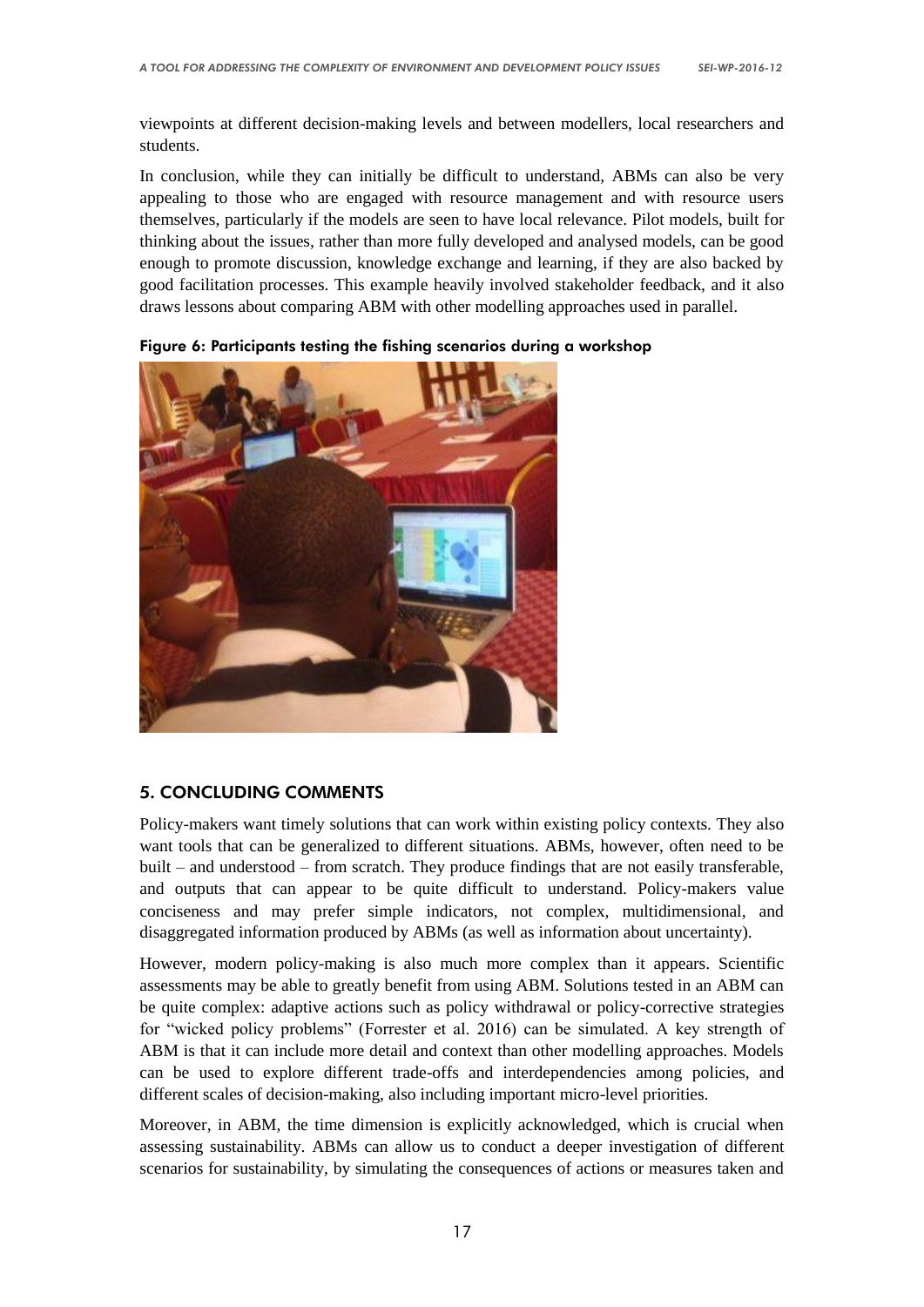analysing conditions under which they may do well. They allow us to better understand how people may adapt differently to different types of interventions, in the long and the short run, and how their vulnerability and resilience may change. Such scenarios can be derived directly from case studies, field work investigations and stakeholder priorities.

Examples of ABMs that have actually been used to support policy decision-making or for other purposes "in the real world" are increasing, though it is still not a mainstream method in university science departments, not to mention in the offices of policy advisors and think tanks. On the other hand, it is fair to say that ABM is now quite well regarded as a relevant and valid scientific method, although still lacking rigour in how models are tested and results communicated. The extent to which ABM will be adopted outside of academia also depends on whether it will be viewed as a trusted, legitimate and practical method by those applying it. In an environment and development context there are often very significant knowledge gaps and complexities to come to terms with. We have found that ABM is a powerful tool to address complexity when it is used along with other methods.

In conclusion, we have been arguing that one cannot address complex problems with simple solutions. Complexity tools explain complexity. The aim of this paper is to illustrate that methods and tools are available that help to get this message across. At the end of the day, ABM should be evaluated in comparison to other modelling approaches. ABM provides results and dynamics that are not possible to produce with standard modelling approaches. In particular, ABMs may be preferred to more mathematical, aggregate models for they bring greater opportunities for interaction and co-creation. Such modelling helps to structure people's understanding of the situation. Both the modelling process and model outputs can help to clarify and to communicate that understanding.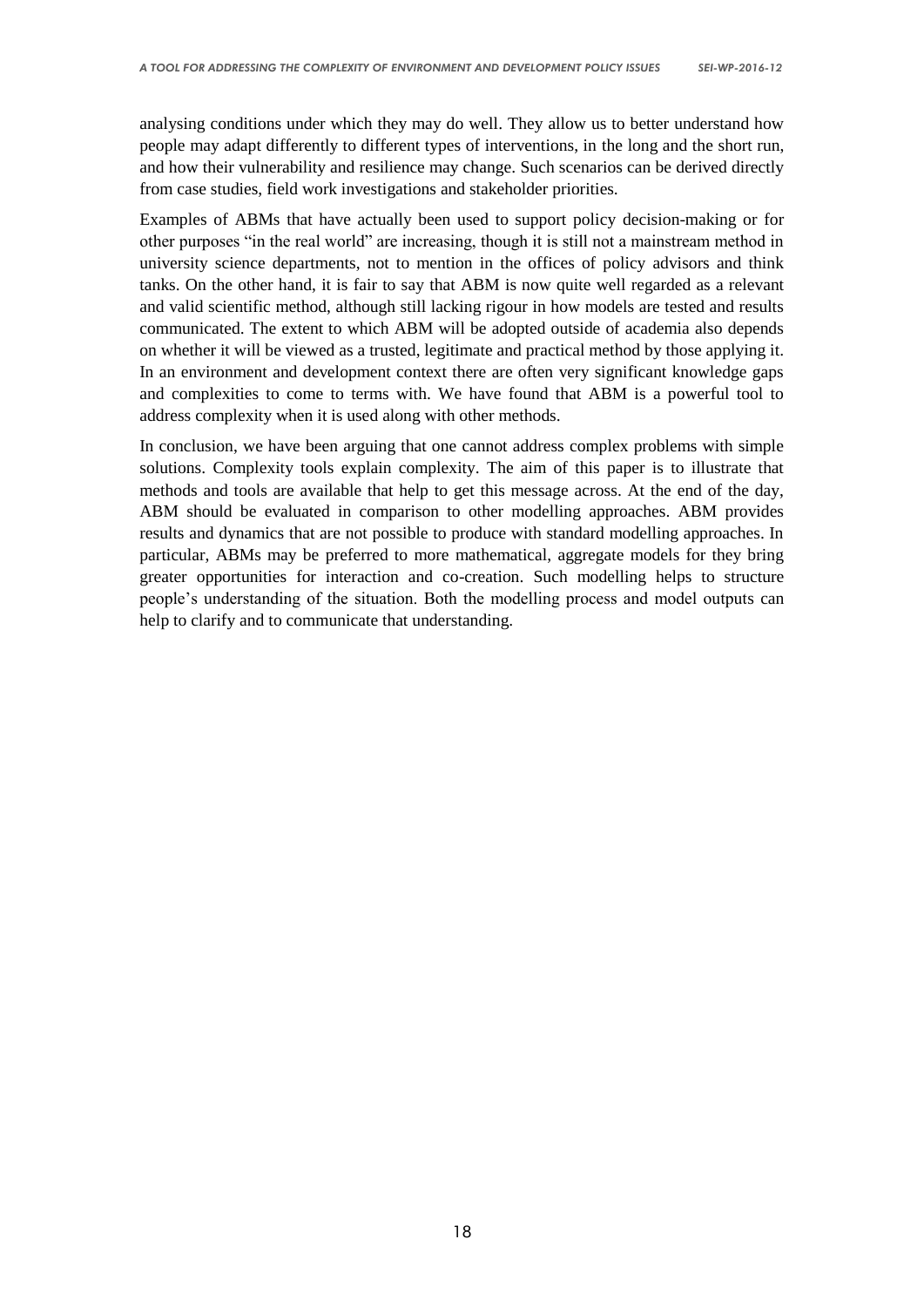#### **REFERENCES**

- Barreteau, O., Bots, P., Daniell, K., Etienne, M., Perez, P., et al. (2013). Participatory Approaches. In *Simulating Social Complexity*. B. Edmonds and R. Meyer (eds.). Understanding Complex Systems. Springer Berlin Heidelberg. 197–234. http://link.springer.com/chapter/10.1007/978-3- 540-93813-2\_10.
- Bharwani, S. (2006). Understanding Complex Behavior and Decision Making Using Ethnographic Knowledge Elicitation Tools (KnETs). *Social Science Computer Review*, 24(1). 78–105. DOI:10.1177/0894439305282346.
- Bharwani, S., Coll Besa, M., Taylor, R., Fischer, M., Devisscher, T. and Kenfack, C. (2015). Identifying Salient Drivers of Livelihood Decision-Making in the Forest Communities of Cameroon: Formalising Empirical Evidence for Use in a Social Simulation Models. *Journal of Artificial Societies and Social Simulation*, 18(1). 3.
- Bousquet, F. and Le Page, C. (2004). Multi-agent simulations and ecosystem management: a review. *Ecological modelling*, 176(3). 313–32. DOI:10.1016/j.ecolmodel.2004.01.011.
- Devisscher, T. (2009). Sustainability Analysis of Biofuel Production in Developing Countries: Linking National Perspectives with Ground Realities in Malaysia. http://www.seiinternational.org/publications?pid=1525.
- Devisscher, T., Bharwani, S., Tiani, A. M., Pavageau, C., Kwack, N. E. and Taylor, R. (2013). *Current Vulnerability in the Tri-National de La Sangha Landscape, Cameroon*. CIFOR. https://www.sei-international.org/publications?pid=2318.
- Edmonds, B. (2015). Using Qualitative Evidence to Inform the Specification of Agent-Based Models. *Journal of Artificial Societies and Social Simulation*, 18(1). 18.
- Edmonds, B., Lucas, P., Rouchier, J. and Taylor, R. (2013). Human Societies: Understanding Observed Social Phenomena. In *Simulating Social Complexity*. B. Edmonds and R. Meyer (eds.). Understanding Complex Systems. Springer Berlin Heidelberg. 709–48. http://link.springer.com.ezproxy.library.tufts.edu/chapter/10.1007/978-3-540-93813-2\_26.
- Edmonds, B. and Meyer, R., eds. (2013). *Simulating Social Complexity*. Understanding Complex Systems. Springer Berlin Heidelberg, Berlin, Heidelberg. http://link.springer.com/10.1007/978- 3-540-93813-2.
- Epstein, J. M. (2007). *Generative Social Science: Studies in Agent-Based Computational Modeling*. Har/Cdr edition. Princeton University Press.
- Epstein, J. M. (2008). Why Model? 31 October. http://jasss.soc.surrey.ac.uk/11/4/12.html.
- Etienne, M. (2006). Companion modelling: A tool for dialogue and concertation in biosphere reserves. In *Biosphere Reserves––Technical Notes 1*. M. Bouamrane (ed.). UNESCO: Paris, Paris. 44–53.
- Etienne, M., Du Toit, D. R. and Pollard, S. (2011). ARDI: a co-construction method for participatory modeling in natural resources management. *Ecology and Society*, 16(1). 44.
- Forrester, J., Greaves, R., Noble, H. and Taylor, R. (2014). Modeling social-ecological problems in coastal ecosystems: A case study. *Complexity*, 19(6). 73–82. DOI:10.1002/cplx.21524.
- Forrester, J., Taylor, R., Pedoth, L. and Matin, N. (2016). Wicked problems resilience, adaptation and complexity. In *Facing it together! Resilience through civil and social protection: aspiration, challenge and opportunity*. H. Deeming, M. Fordham, C. Kuhlicke, and A. Kunath (eds.). Wiley & Co.
- Gilbert, N. (2004). Agent-based social simulation: dealing with complexity. *The Complex Systems Network of Excellence*, 9(25). 1–14.